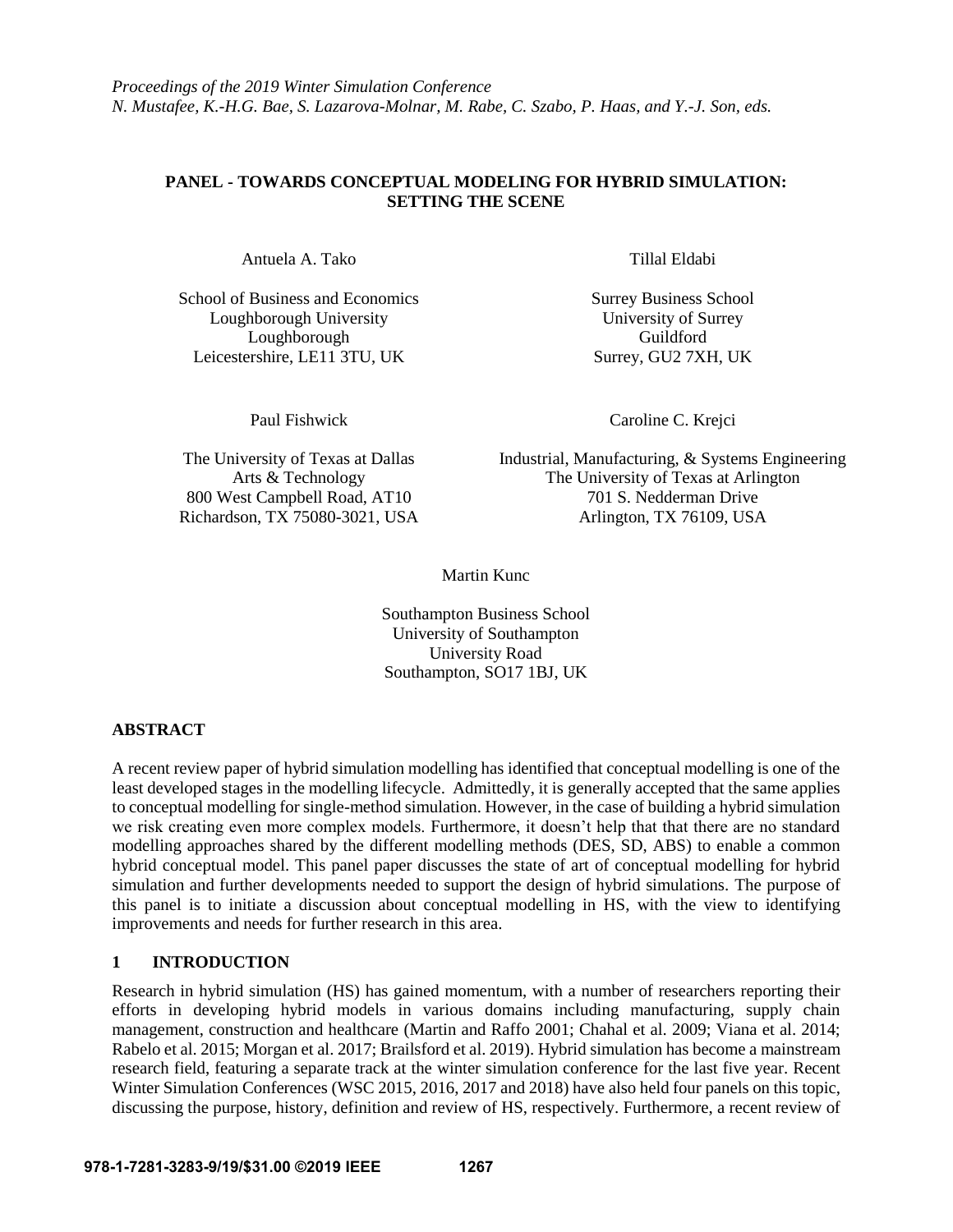the field has identified a sharp rise in interest in hybrid simulation over the last decade (Brailsford et al. 2019).

HS is about combining two or more simulation methods (mainly Discrete Event Simulation, System Dynamics and Agent Based Simulation) and/or mixing other non-simulation methods and modelling techniques from disciplines such as Operations Research, Systems Engineering and Computer Science with simulation (Powell and Mustafee 2014; Powell and Mustafee 2016). Researchers argue that HS provides a better insight of the system as it allows modelers to represent different parts of the problem from different dimensions (Zulkepli and Eldabi 2015). This is particularly useful in modelling modern problems and systems, characterized by a high degree of complexity, multiple stakeholders with opposing and subjective viewpoints and a high volume of data and information sources.

Combining different simulation methods or modelling techniques can be quite challenging. For example, the detailed individual analysis provided by DES and a whole system view provided by SD require different conceptual approaches (Brailsford et al. 2008). Lynch and Diallo (2015) identify six types of challenges faced due to differences in modelling paradigms as well as due to using more than one models. While HS has the benefit of representing different aspects of a system at different levels, there is a price to pay as HS introduces modelling complexity due to combining more than one models together. Conceptual modelling, as the process of abstracting a model from a real world system, has the potential to support modellers in developing HS models. It is however noted that conceptual modelling for HS is still at an early stage (Brailsford et al. 2019).

This panel paper considers conceptual modelling in hybrid simulation projects, including the current state of art and further developments needed to support the design of hybrid simulations. Its aim is to initiate a discussion about conceptual modelling in HS, with the view to identifying improvements and needs for further research in this area.

This paper is structured as follows. Section 2 discusses the current state of conceptual modelling in simulation and hybrid simulation and sets the motivation for this panel. Next, Section 3 presents the panel set up, followed by the panelists' position statements in Section 4. Finally, Section 5, summarizes the main issues identified based on the position statements.

### **2 SIMULATION CONCEPTUAL MODELLING AND HYBRID SIMULATION**

Conceptual modelling is one of the most important and least understood stages in the simulation modelling lifecycle. There is not one universally accepted definition of conceptual modelling by researchers in M&S (Robinson et al. 2015). One generic definition found in the literature is that by Robinson (2008, 2013), who defines conceptual modelling as the process of abstracting a model from a real world system, independent of software. A conceptual model typically includes: objectives, inputs, outputs, content, assumptions and simplifications of the model (Robinson 2008). A previous WSC panel on conceptual modelling discusses the need for conceptual modelling in order to achieve the alignment of various viewpoints and possible different methods (Robinson et al. 2015).

A recent review on hybrid simulation research has found that conceptual modeling is one of the least developed and attended to modelling activities by researchers (Brailsford et al. 2019). This is not surprising, given that conceptual modelling is least understood even in single-method simulation (Brailsford et al. 2019). More particularly some observations made in published papers about HS pertaining to or in relation to conceptual modelling are listed below:

- There is no universal definition of conceptual modelling in HS, and in simulation more generally (Brailsford et al. 2019).
- There is limited guidance on how to go about building a hybrid model and when (Zulkepli and Eldabi 2015).
- Current modelling attempts are focused more on overcoming technical challenges at software level with less attention paid at conceptual level. (Zulkepli and Eldabi 2015).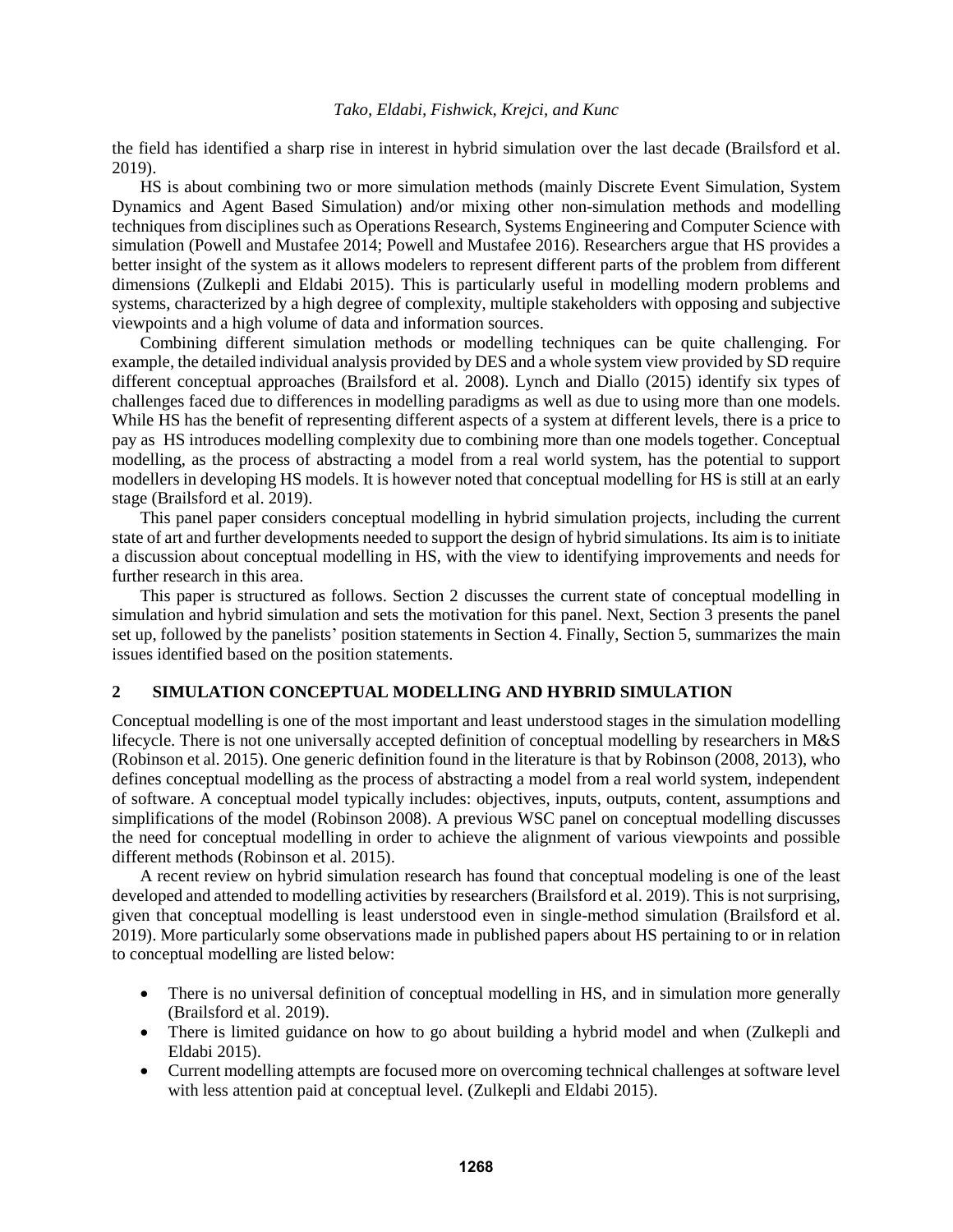- There are no standardized conceptual modelling processes and methodologies to guide the modeler in designing hybrid simulations (Eldabi et al. 2018; Brailsford et al. 2019).
- Most hybrid simulation models are developed on ad hoc technical basis, focusing primarily on the software connectivity between two or more techniques. (Zulkepli and Eldabi 2015).
- Conceptual models of hybrid simulations are often provided in published papers, 63% of papers reviewed in Brailsford et al. (2019). These generally consist of independently presented conceptual models for the individual sub-models included. No clear explanation about factors such as information exchange or hierarchy in terms of model dominance, are provided.

Brailsford et al. (2019) identify four types of integration in which simulation methods interact, based on the mixed methods design classification in Morgan et al. (2017). They call them types of hybridization and these include the following:

- 1. Enriching: Models with one dominant method that include minor aspects of other methods;
- 2. Sequential: Models where the ABS, DES or SD components are executed in a fixed pattern (models linked by a third software);
- 3. Interaction: Models with ABS, DES or SD components whose execution order is determined dynamically at runtime (normally models run within one software tool that combines more than one methods such as AnyLogic);
- 4. Integration: Models which are seamlessly combined and inseparable.

Interaction and combination of SD and DES is the most widely used combination of methods so far (Brailsford et al. 2019). There are fewer examples of truly integrated models (the highest level of hybridization in the list above), where it is impossible to tell the elements of one model from the other. The majority of models have connections of sequential or interaction type.

Having identified that there is no recognized methodology for conceptual modelling in HS, Brailsford et al. (2019) suggest that authors should focus less on the individual models and more on the description of the hybridization. They recommend the use of diagrams, especially software-independent graphical notation, unrelated to a specific modelling method, showing all the component modules in the hybrid model, including the module name, its objectives, the modelling method used, the hybridization approach used (enriching, interaction, sequential or integration), and the interconnections between modules (the links and the names of the connecting variables). Furthermore, an edited book on conceptual modelling provides further ideas that can support conceptual modelling for hybrid modelling (Robinson et al 2010).

# **3 PANEL DESCRIPTION**

We have created a panel, comprised of the following individuals:

- Antuela Tako (Loughborough University)
- Tillal Eldabi (University of Surrey)
- Paul Fishwick (The University of Texas at Dallas)
- Caroline Krejci (The University of Texas at Arlington)
- Martin Kunc (Southampton University)

Each panel member was asked to respond with a position paper to the following four questions:

- 1. At what point in the modeling cycle should we decide to build a hybrid model?
- 2. Is HS conceptual modeling different to that for single method simulations? What should HS conceptual modeling include?
- 3. Is M&S community fully equipped to design sufficiently good HS conceptual models?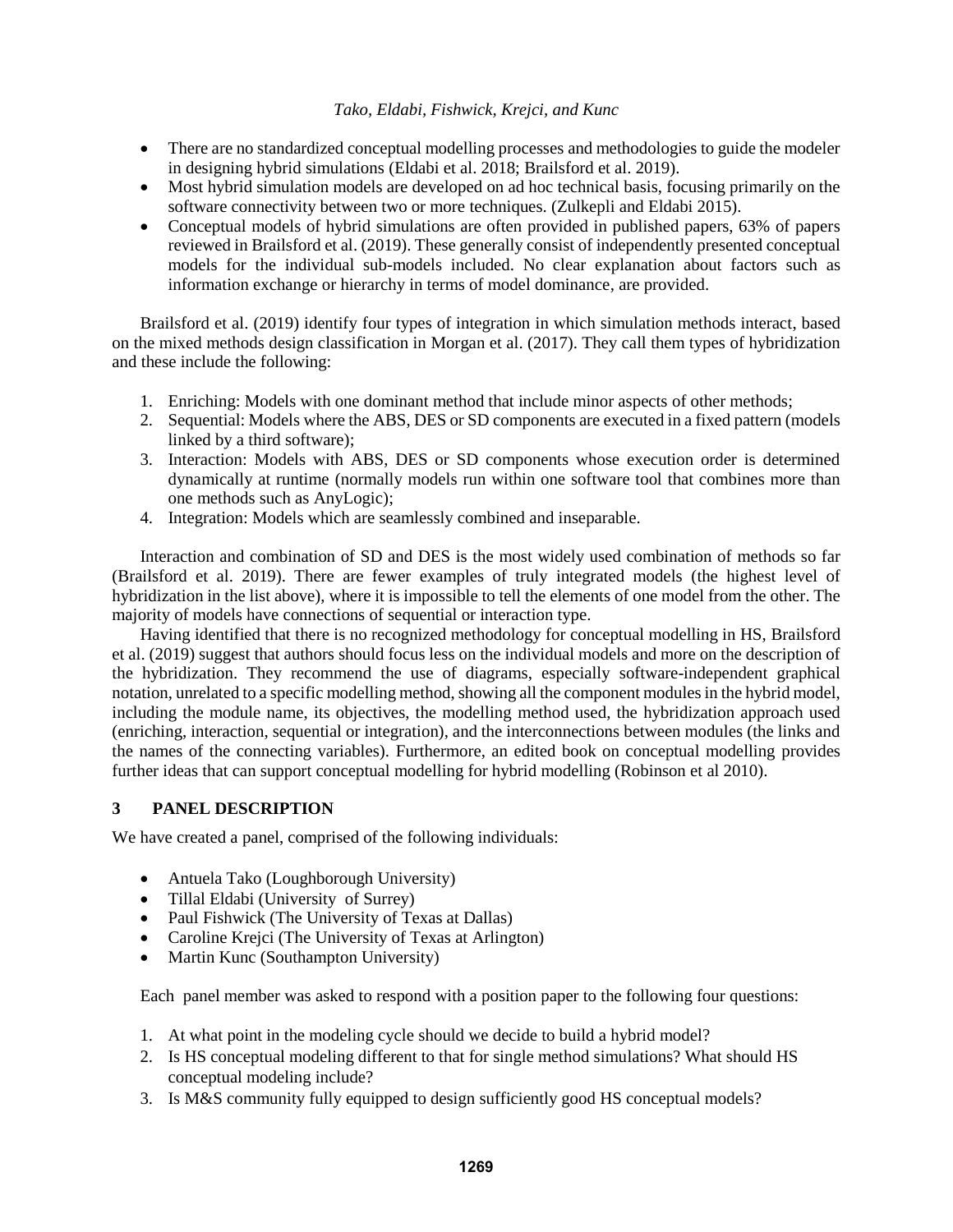4. What should the M&S community do to further develop conceptual modeling for hybrid simulation?

The questions are meant to facilitate an exploration of the state of play of conceptual modelling in hybrid simulation and the priorities for the field.

# **4 POSITION STATEMENTS**

### **4.1 Antuela Tako (Loughborough University)**

# **4.1.1 At what point in the modeling cycle should we decide to build a hybrid model?**

In my view, the decision to build a hybrid model should be made based on the model aims and characteristics of the system modeled. Hence, this decision falls within the realm of the conceptual modeling stage of the simulation life cycle. The aim should not be to simply build a hybrid model, even though I agree that this is a very exciting area, which has seen a massive increase in interest amongst academics over the last few years. By its nature hybrid modelling comes with added complexity due to the technical requirements posed as a result of combining methods from different paradigms and approaches. Before embarking on building a hybrid model, analysts are reminded to consider whether the added complexity is worthwhile. In other words, does the added benefit of representing different parts of the model through separate methods outweigh the complexity that emerges as a result? Healthcare is a particularly suitable area of application for HS, where systems are inherently complex and interconnected, facing multiple problems that often cannot be captured by using one single method. From my experience of working in this field, this type of setting often justifies the coupling of two or more methods to represent different parts of the system at different levels of abstraction. Indeed the evidence also shows that the majority of hybrid simulation applications in recent literature are in health care (Brailsford et al. 2019).

# **4.1.2 Is HS conceptual modeling different to that for single method simulations? What should HS conceptual modeling include?**

Besides the standard activities involved in single-method simulation to decide how the individual sub-parts of the model should be modelled, conceptual modelling for HS is also concerned with identifying the links and interactions between the individual models. The latter is very important in order to design the overarching HS conceptual model. As yet clear guidance is not available to support the modelers on this activity. In addition, a modeler needs to decide which method to use to represent the different parts of the system. Despite the existing research efforts so far, a systematic and rigorous method does not exist to support the modeler in their decision to choose the appropriate modeling method to represent the characteristics of the system. This is an important aspect that should be part of conceptual modeling. So on the whole conceptual modelling for HS should include different layers, one at overall model level and also at each individual sub-model level. It is important to note that a common diagrammatic representation is needed. The overall conceptual model should also include the interactions of individual sub-models.

# **4.1.3 Is the M&S community fully equipped to design sufficiently good HS conceptual models?**

A recent review has identified that currently there is no specific conceptual modelling approach or framework available to support hybrid simulation (Eldabi et al. 2018; Brailsford et al. 2019) and I would agree with that. In the section above, I have already identified two aspects of HS conceptual modelling on which there is no clear guidance for the modelers to follow, that is: choosing the right method to represent the different parts of model and identifying the interconnections between the sub-models. On the whole, conceptual modeling for HS is still in its early stages. I believe however that HS is a pretty much brimming field and researchers will continue to enter this exciting field, where we will continue to learn through trial and error and from sharing best practice.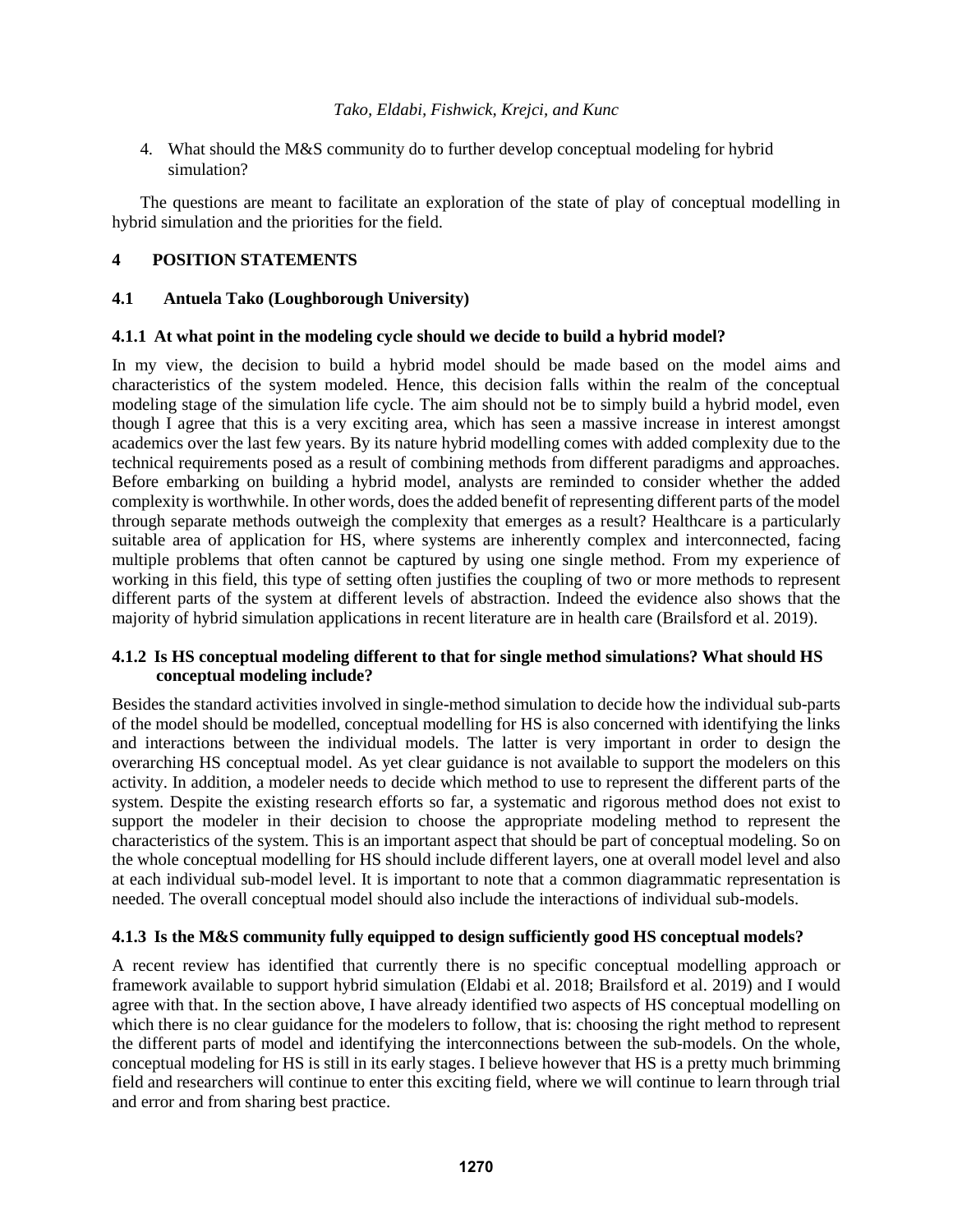While from the above it may sound that conceptual modelling for HS is in its early stages, I also note that there have been substantial research efforts in the past 15 years, producing findings that serve as a basis in support of HS modelling, such as the selection of simulation methods. For example, a major research project called Research Into Global Healthcare Tool (RIGHT) has carried out an extensive literature search to assess best-practice modelling and simulation methods in a number of application domains (Brailsford et al. 2009). Based on the literature, the project developed a tool that supports the comparison and selection among 28 modelling and simulation methods to assist the selection of appropriate methods for the modeling of specific health services management problems (Jun et al. 2011). On the other hand, research on the comparison of Discrete-event simulation and system dynamics carried out at Warwick University by Antuela Tako and Stewart Robinson has so far culminated with the study by McHaney et al. (2018) where the authors use linguistic analysis to guide the choice between two methods: System Dynamics (SD) and Discrete Event Simulation (DES) to ensure a better fit between the problem and the method chosen. This study shows that the language used by decision makers in problem statements contains linguistic clues related to the type of information desired by problem solvers, that are different for the two methods. They develop a dictionary based on linguistic cues used in the decision makers problem statements which can be used as a tool to decide on which method to use, which can be further extended to include additional methods.

### **4.1.4 What should the M&S community do to further develop conceptual modeling for hybrid simulation?**

As discussed in the paragraphs above, it is clear that the M&S community should continue the existing research efforts, with a particular focus on conceptual modeling for HS. Some key priorities that researchers could consider include the following:

- Develop a widely accepted conceptual modeling framework that guides the process of designing hybrid models.
- Define what a conceptual model for HS should consist of, including identifying what a diagrammatic representation looks like. This could set a standard for researchers in the field and at the same time is useful for sharing and documenting HS conceptual models.
- Use facilitated modelling to reach a common understanding of the different parts of the system by eliciting the view of a group of stakeholders who are knowledgeable of different parts of the real life system (Eldabi et al. 2019). Research in participative and facilitated modelling could prove particularly useful, as it can provide a step by step process to gain a better understanding of complex problems with multiple stakeholders and conflicting objectives, which also describes the types of problems tackled by HS.

The above statements should be considered in light of the fact that single-method conceptual modelling continues to be an art, depending mostly on the individual modelers' skills. For example, in a review of the progress and grand challenges of conceptual modelling in DES research, Robinson (2019) notes that research in this field is still on going. Current research efforts have focused particularly on developing frameworks to guide the conceptual modelling process. Robinson (2019) then identifies three main challenges for conceptual modelling in DES more generally that include: widely accepted definition of conceptual modelling, well-defined and accepted conceptual modelling frameworks and standard representations of conceptual models within the community. It is not surprising to notice that the challenges faced by HS are not that different. In addition, as researchers we also need to get a better understanding of conceptual modeling from other modeling fields to look for examples of best practice. For example SD has a more defined approach to conceptualizing models (Robinson 2019).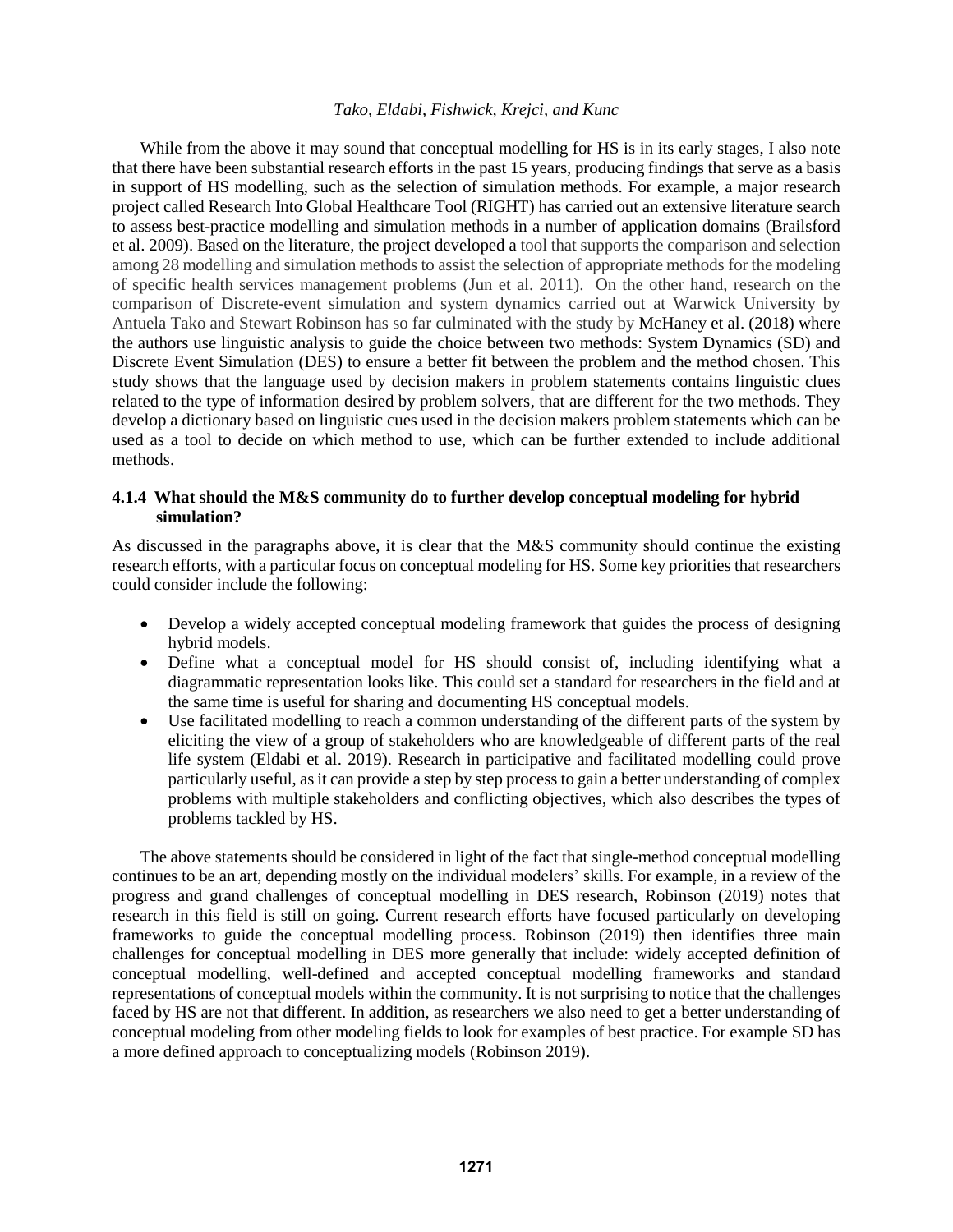### **4.2 Tillal Eldabi (University of Surrey)**

#### **4.2.1 At what point in the modeling cycle should we decide to build a hybrid model?**

There are a number of attempts that have been made in an aim to identifying the need and timing of hybrid modelling. Chahal et al. (2013) remains an important reference for conveying the importance of decision on whether to hybridize or not hybridize, particularly at the earlier stages of modeling. Hybrid Simulation comes with a set of trade-offs that are important to consider before "indulging" in the hybridization process. These trade-offs are based on the well-known project triangle of constraints, i.e. cost, time and scope (or purpose of the model). Logic always favors the alignment of model development towards the purpose of the model. However, in real life, time and cost of development are important constraints and can present real challenges to achieve the ideal purpose of the model. Therefore, the decision of whether to go for a hybrid model, or not, should always be taken during the problem formulation phase. Before even the conceptual phase. This, of course, is a decision that should be set in stone, rather a mere statement of intent. There are two main reasons that the decision should be taken at such an early stage. Firstly, if there is a pressing need to build a hybrid model, it is always cheaper to start from the beginning rather than to decide in later stages, which means most of the initial work is probably going to be wasted. Secondly, it would be easier to decide "not" to go for a hybrid model at the earlier stages of the process. Findings of the review by Brailsford et al. (2019) suggest that the current practice tend to start with single modeling and then resort to a hybrid simulation when such a need arises. This is usually quite costly and leaves less resources for developing an appropriate hybrid model. This will push modelers to make use of the existing models in an ad hoc way, resulting in less than optimum models. Therefore, and to make most use of the potentials of hybrid simulation, it is vital to make the decision of whether to hybridize or not during the problem formulation phase.

#### **4.2.2 Is HS conceptual modeling different to that for single method simulations? What should HS conceptual modelling include?**

Ideally, a typical HS model is developed by linking two or more single simulation models. Building conceptual models for each of the single models, separately, is expected to be the same whether they are developed as standalone models or within a hybrid simulation model. However, I suggest that there are two added steps when developing a hybrid simulation conceptual model (Zulkepli and Eldabi 2015). Firstly, identifying the potential linking points between the different models. This is currently a major research challenge, as all simulation approaches have their own distinct methods for developing conceptual models. For example, a System Dynamics model is usually made of influence diagrams or stocks and flows of aggregated elements or liquid motions, while a Discrete Event Simulation model utilizes process flows of individual entities. There are currently no conceptual model elements that can capture the links other than arrows from the source of the information to the destination. This is from the visual perspective, where conceptual models are highly depended on their visual representations. Secondly, where it is possible to identify the purpose of each of the nodes and arrows with standalone models, there are no clear visual reorientations of the contents of the links and the conversion/translation of the transferred information between one model to the other. There is no significant need for identifying the contents of the links at the conceptual model, however, there needs to be some indication of how the information is translated from model to the other. This is particularly important for hybridization between different modeling approaches.

#### **4.2.3 Is the M&S community fully equipped to design sufficiently good HS conceptual models?**

The answer to this question is highly dependent on the definition of conceptual models. For example, the term is of high importance to modelers from Computer Science background, where conceptual modeling is of vital importance during the design stages. As a result we find that Computer Science related disciplines have a number of well-established conceptual modeling methods that are much more advanced when compared to those used for simulation, and the simulation community could benefit from them. This is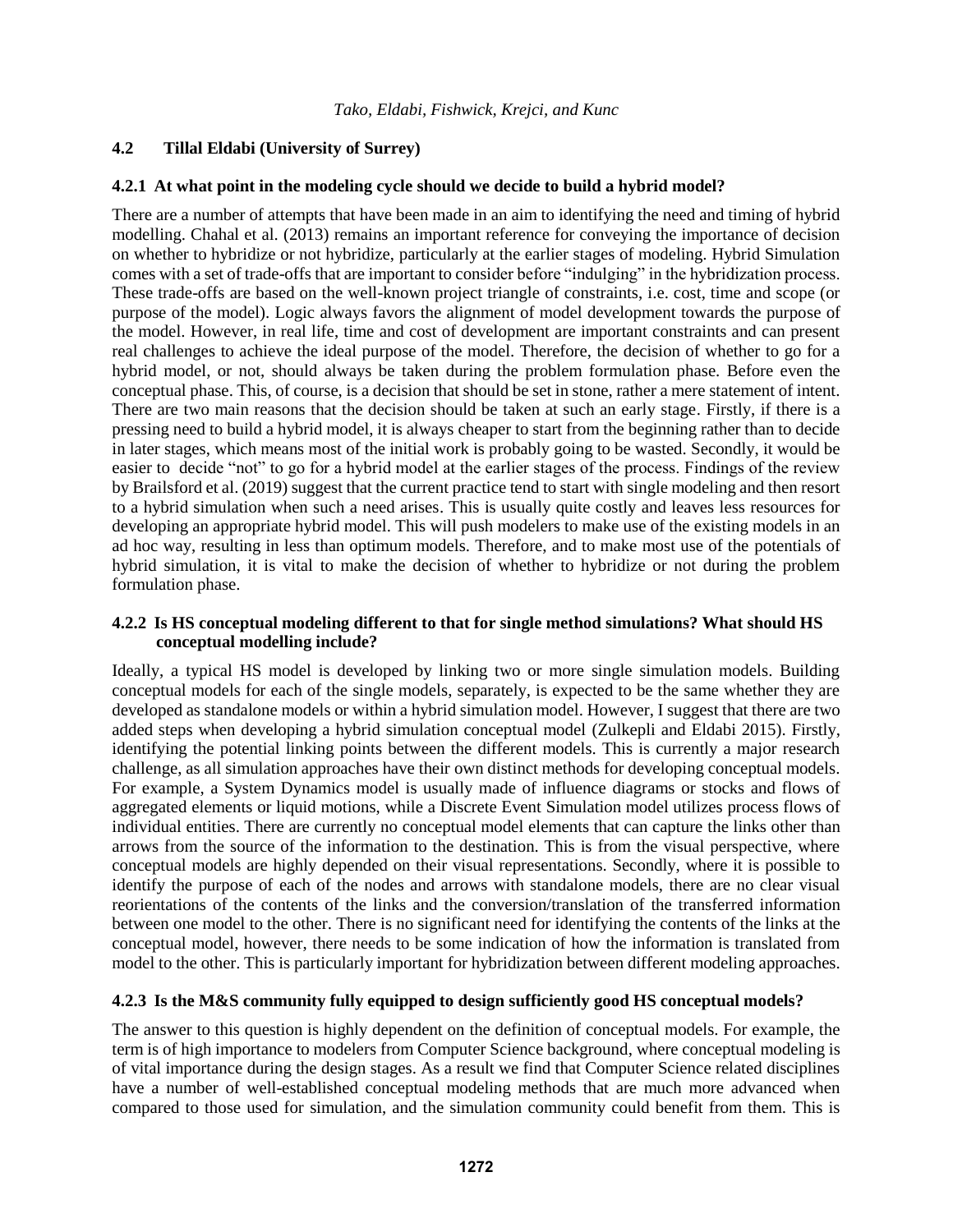particularly evident in the case when developing Agent Based Simulation. On the other hand, Operations Research based simulation modellers tend to be more pragmatic when developing conceptual models. The importance of this step is mainly associated with group based or facilitative modeling. System Dynamics for example, tends to utilize the conceptual modeling stage more than others due to its facilitative nature. Discrete Event Simulation, on the other hand, used to give more importance to conceptual modeling when simulation models were developed using raw coding. However, in the last decade or two, and with the advent of visual interactive Discrete Event Simulation tools, conceptual models tended to be developed implicitly using the icons of the simulation packages. It can be concluded that, although each of the different simulation approaches are more or less content with their conceptual modeling practices, there is more research needed to be able to link the different approaches when at the conceptual phase. This is still in its infancy.

# **4.2.4 What should the M&S community do to further develop conceptual modeling for hybrid simulation?**

As discussed earlier, the biggest challenge that faces the simulation community is to develop hybrid conceptual models that clearly links the model together. Currently, it is possible to develop separate conceptual models, however, they cannot be easily linked. The existing modeling tools do not allow for that. Therefore, it is important to develop some linking protocols during the conceptual modeling phase. There is currently no clear method of how this can be achieved, however, a simple table is suggested by Zulkepli and Eldabi (2015) that may provide a way forward for, at the very least, indicate the nature of the exchanged information, sources of information and destination of the information between the models.

# **4.3 Paul Fishwick (The University of Texas at Dallas)**

# **4.3.1 At what point in the modeling cycle should we decide to build a hybrid model?**

We need to decide at the very beginning. Most models that we will create in the future are probably going to be hybrid in form—a connected mass, or even agglomeration, of different model types. One can take housing construction and materials as an analogy. To construct a house, we need to pour cement for the foundation, use plastic and metal piping, and then use wood for either the whole house structure or the roof. While one could build a house out of nothing but wood, the house would not be as well-designed for all intended purposes. Movement of fluids would not work well in wood, although this was standard practice 200 years ago in places with ample forests. Returning to modelling, we might use a combination of physicsbased (continuous-time) models, discrete-event models, and rule-based models. We may also use a semantic network or concept map to capture the ideas, model elements, and their relations to one another. In this case, we will have chosen to create hybridity by choosing models that are from other disciplines. A "model" might be of knowledge or spatial compositing. Most modeling discrete-event software contains some type of 2D or 3D model of a scenario. The simulation model operates by defining behaviors, activities, and other functions within the spatial model. So, we need to start thinking "outside of the box" with hybrid modelling—hybrid models can involve a diverse set of model types, not all of which are traditionally found in Modelling and Simulation (M&S) culture. A recent sabbatical in Exeter (Fishwick and Mustafee 2019) amplified this observation. During the sabbatical time, we engaged across the UK on modelling within operational research, but also attempted to bridge disciplines such as art, history, and the museum experience.

# **4.3.2 Is HS conceptual modeling different to that for single method simulations? What should HS conceptual modelling include?**

Using a similar philosophy to that expressed in Sec. 4.3.1, conceptual modelling should be expanded to cover basic modelling forms such as natural language and drawing. When we begin to model, if we are to create models at high-levels of abstraction, then we already know the most conceptual of modelling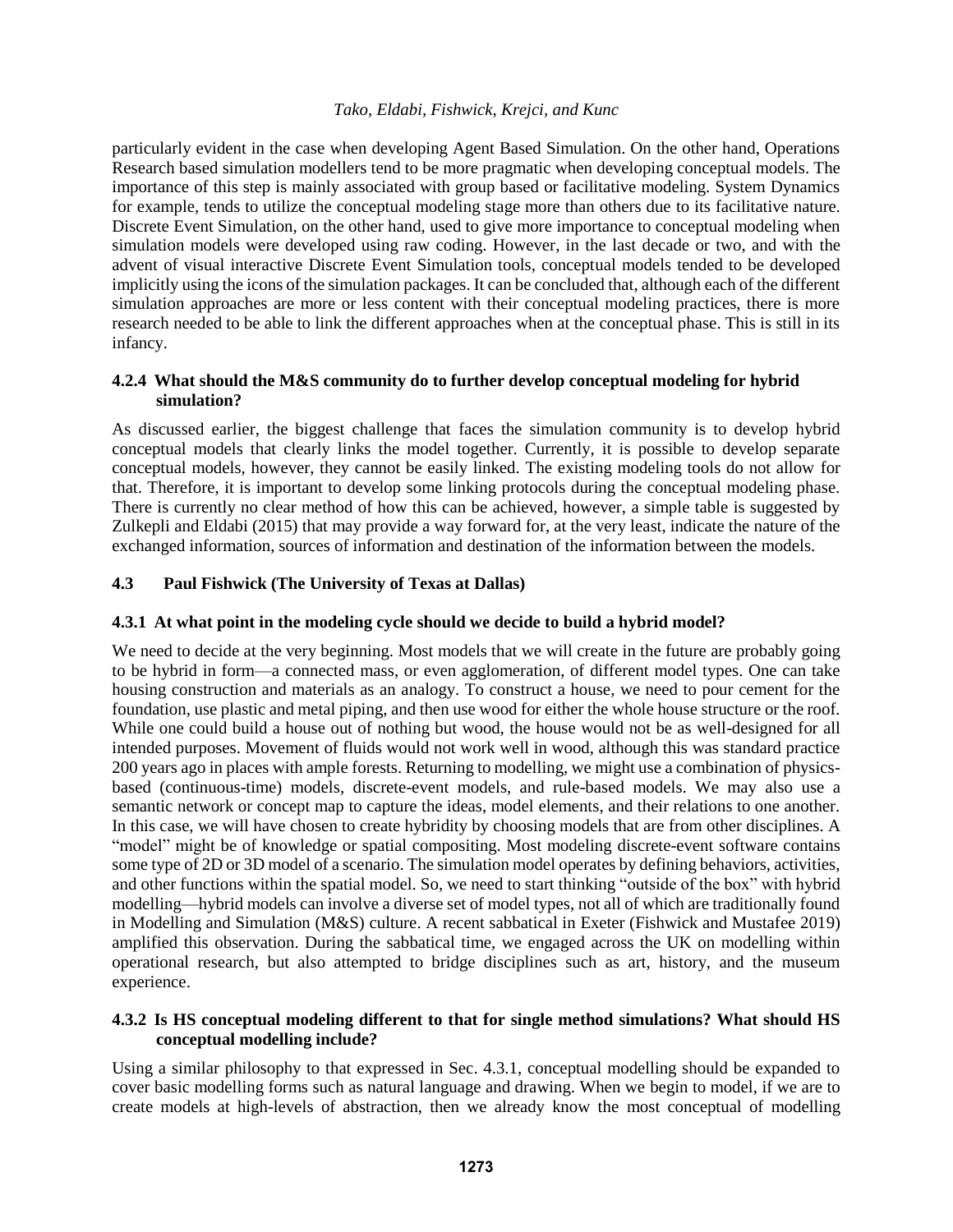components because we learned them in elementary school: English language (e.g., literature arts) and drawing (e.g., creative arts). This might on the surface seem too basic; however, the most basic of sentences conveys what, as modelling practitioners, we want to capture. This philosophy is central to broadening participation in the modelling enterprise.

# **4.3.3 Is the M&S community fully equipped to design sufficiently good HS conceptual models?**

M&S as a culture is not fully equipped because of our insular nature. Back in the 1960s and 1970s, it became clear that there was a new kid on the block: discrete-event simulation. Societies and conferences were created to focus on this type of simulation. What would the models look like? What would be efficient methods for doing the computation required for simulation? How would we teach this "discrete event thing?" Back then, we needed to be insular and self-contained. Fast forward about 40 years, and I think the need now is to embrace a wider view of modeling that is outside of any single discipline such as industrial engineering, operations research, and computer and information sciences. This builds upon an early outline of conceptual modeling in chapter 3 (Fishwick 1995). In that book, conceptual modelling was about starting with concepts and abstractions regardless of model type ultimately envisioned at the end of the modelling life cycle.

# **4.3.4 What should the M&S community do to further develop conceptual modeling for hybrid simulation?**

We should begin by creating an inventory of modelling beyond the confines of discrete event modelling. To create real hybridity in modeling, we need: 1) multiple models, 2) models at different scales and levels of abstraction, and 3) ways to connect or translate one model to another. In the case of natural language we begin with parts of speech in English. Nouns are going to be agents or objects. Verbs are ways of encoding action in speech and in writing. Why not start at the beginning with languages that transcend the silos of disciplinary thought?

# **4.4 Caroline Krejci (The University of Texas at Arlington)**

# **4.4.1 At what point in the modeling cycle should we decide to build a hybrid model?**

Ideally at the very beginning! But I think that in reality it is often challenging to answer the question of whether to build a hybrid model when we are in the first stage of the modeling process. We might have some preconceived ideas about which modeling approaches are likely to be most appropriate, but these ideas should be carefully reviewed before making any firm decisions. As modelers, we all have biases that tend to inform our choice of modeling method(s), and we need to be careful that those biases don't lead us down a suboptimal path. Conceptual modeling is particularly valuable here: it forces the modeler to consciously evaluate high-level modeling decisions – whether to build a hybrid model, what its components should be, and what each component's designated function is – and justify these decisions based on the attributes of the real-world problem.

While I believe that accurate representation of sociotechnical systems (where human social behavior plays a key role) often requires the use of HS, my tendency is to try to get away with using a single modeling method if at all possible. However, inappropriately forcing a complex problem into a single method for my own convenience can yield poor results, including over-simplified assumptions about the real-world system, invalid outputs, and convoluted model development and execution. So the decision about whether to build a hybrid model involves tradeoffs: are the benefits of using multiple methods worth the added difficulty and complexity? Using conceptual modeling to systematically evaluate these tradeoffs early in the modeling process is incredibly useful.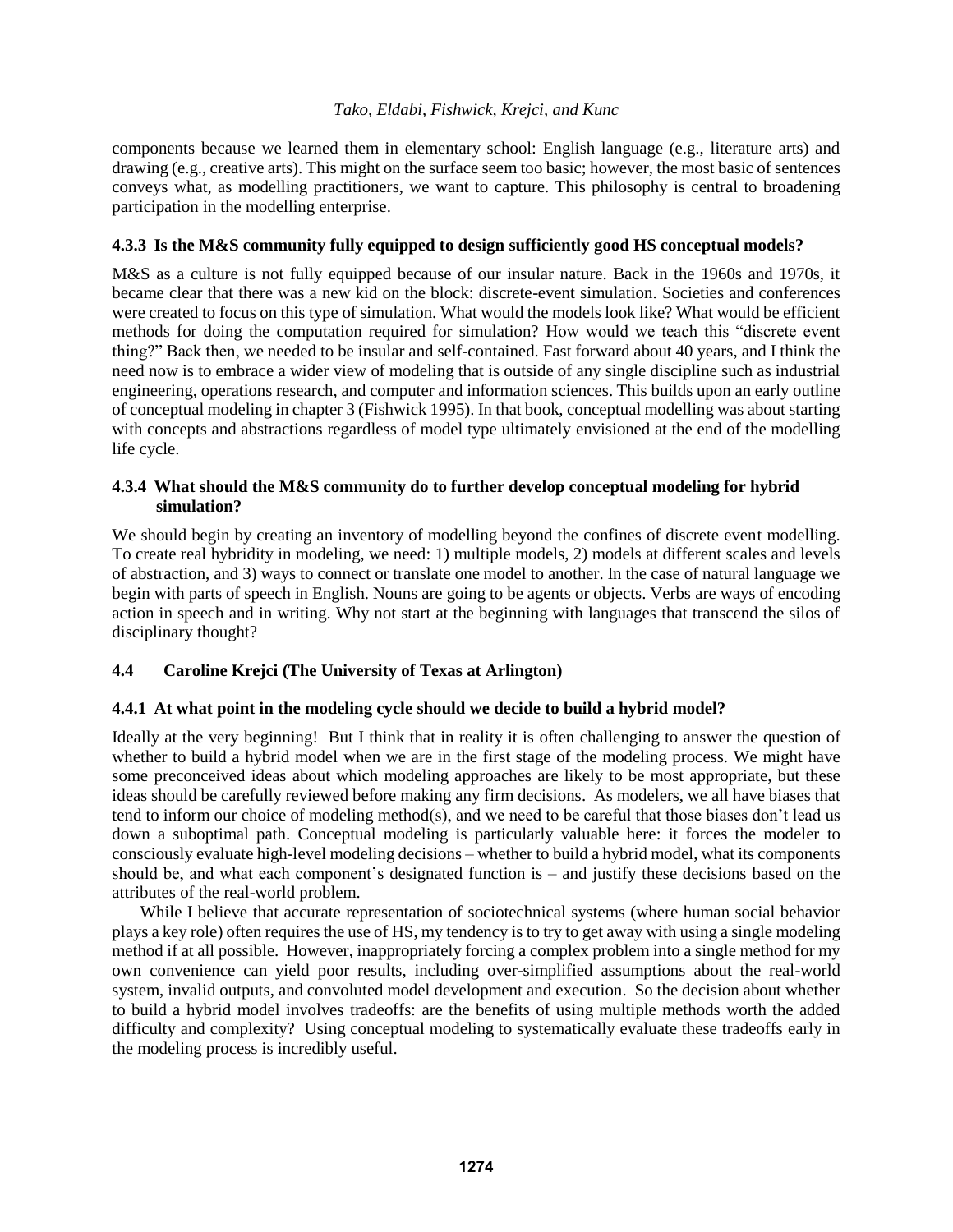# **4.4.2 Is HS conceptual modeling different to that for single method simulations? What should HS conceptual modelling include?**

HS and single-method conceptual modeling approaches have many things in common and should incorporate the same elements (e.g., inputs, outputs, objectives). However, HS conceptual models must also capture the designation of each modeling component to a required model function (i.e., what software is responsible for what tasks) and clearly define the interactions between the modeling components (i.e., how is data passed between them and the timings).

# **4.4.3 Is the M&S community fully equipped to design sufficiently good HS conceptual models?**

I think that the M&S community might benefit from borrowing from the conceptual modeling tools of other disciplines – for example, systems engineering relies on a suite of conceptual modeling tools that are employed early in a system's life cycle. Requirements hierarchies, functional flow block diagrams, IDEF0 diagrams, and physical architecture models help systems engineers ensure that stakeholder requirements are covered by and traceable to each system function, and that these functions are then covered by and traceable to each physical element of the designed system. Such tools could make the conceptual HS model design process more consistent and systematic.

# **4.4.4 What should the M&S community do to further develop conceptual modeling for hybrid simulation?**

One possibility is to create a widely agreed-upon standard protocol for HS conceptual model definition, and encourage modelers to follow this protocol when they submit papers for publication. Of course, this idea presupposes community-wide acknowledgment that: 1) conceptual modeling is a critical component of the HS modeling process and 2) conceptual modeling standards can be helpful. Individuals and teams could develop and propose protocols to the M&S community, and community members could then provide feedback and/or adopt the most promising protocols for their own work. Because a single governing protocol is unlikely to be appropriate for every conceptual modeling situation, some flexibility would be necessary, as well as willingness to revisit and adapt the protocol design periodically, as modeling requirements/capabilities change over time.

# **4.5 Martin Kunc (Southampton University)**

# **4.5.1 At what point in the modeling cycle should we decide to build a hybrid model?**

The need for a hybrid model can be visualized at the beginning of the cycle during the definition of the scope of the model. The definition of the scope of the model usually identifies critical questions, variables and sectors of the model. In this phase, you will realize if you need an agent-based simulation or a system dynamics model for the sectors or certain variables. It is also clear that some questions require more detail than other questions so the need for selecting modelling methodology that can offer the required level of detail.

# **4.5.2 Is HS conceptual modeling different to that for single method simulations? What should HS conceptual modelling include?**

At the initial stage, HS conceptual modelling will be different because there is a need to have a broad overview of all the components of the systems that are being modelled. This overview will involve discussing aspects that do not need to be as specific as required for a single method simulation.

In terms of components of a HS conceptual model, I believe the following are some important elements to include: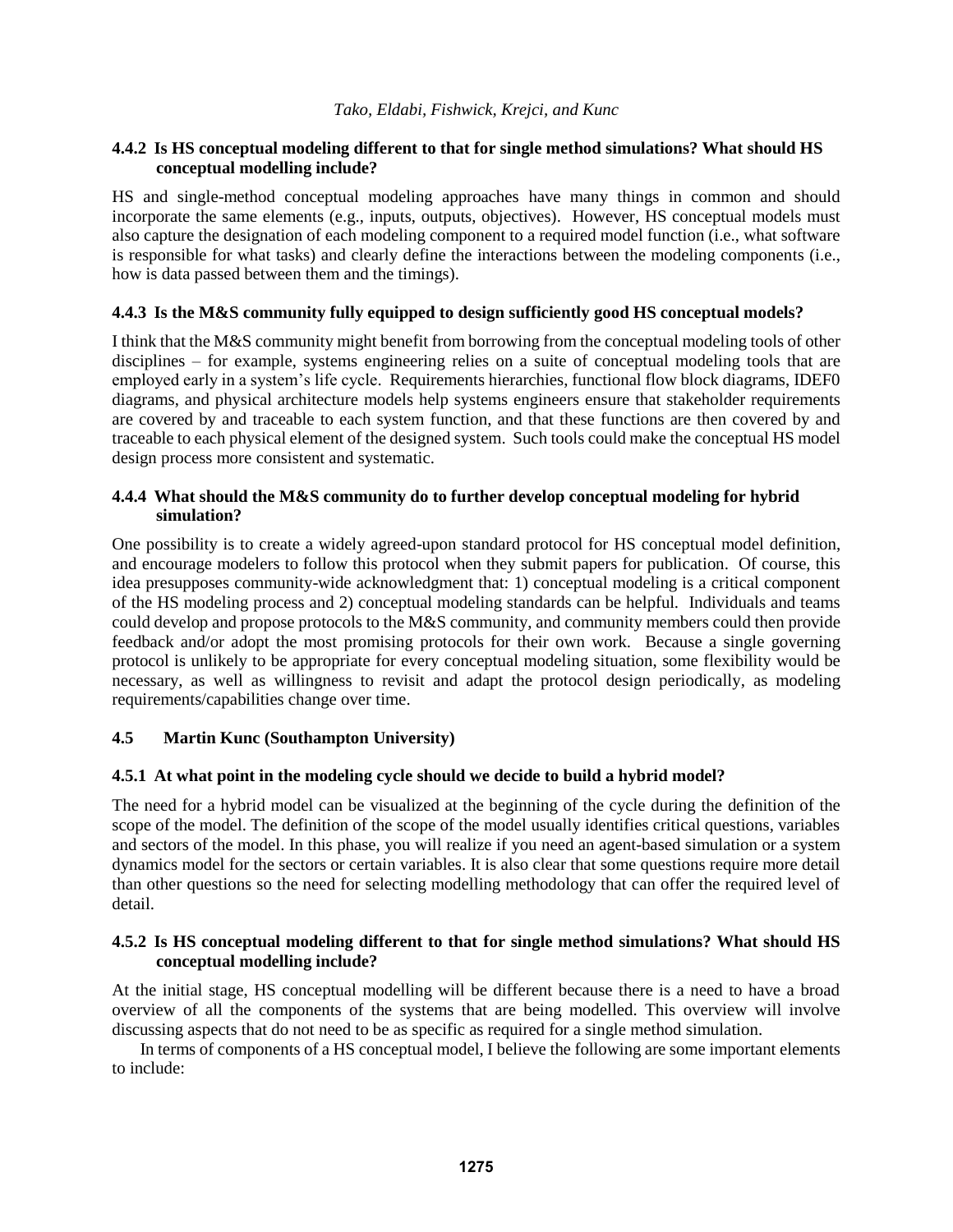- Sector diagrams representing the different parts of the system being modelled
- Variables for each sector
- Modelling approach for each sector
- Linkages between the sectors in terms of variables interconnected.

# **4.5.3 Is the M&S community fully equipped to design sufficiently good HS conceptual models?**

A lot depends on the modeler. HS modelers need to understand "systems thinking" in order to develop a good conceptual model that comprises relevant sectors of the problem as well as the linkages between these sectors.

Some frameworks to assist modelers that I have used are:

- 1. Causal loop diagrams provide linkages between different variables at an aggregate level. Based on that broad representation, the modeler can pick up variables that require a simulation method suitable for their intrinsic behavior, e.g. stochastic and discrete or continuous and policy-based.
- 2. Resource mapping (Kunc and Morecroft 2009; Kunc and O'Brien 2017; Barnabe et al. 2019) is a graphical method that consists of selecting the set of resources responsible for the performance of an organization through facilitated workshops. Then, the resources are mapped and interconnected representing a system that underpins the organizational activities. Some resources due to their importance at operational level, e.g. a department serving customers, need more detailed representation, e.g. a discrete event simulation, while other resources reflect the intrinsic behavior of agents so they need an agent based model, and finally resources representing aggregated or undifferentiated entities such as cash will benefit from a system dynamics model.

# **4.5.4 What should the M&S community do to further develop conceptual modeling for hybrid simulation?**

Define standards, such as STRESS (Monks et al. 2019), to document the conceptual model as well as the process of conceptual modelling. In this way, the HS model will become more transparent and open for replication/improvement.

# **5 CONCLUSIONS**

This paper considers the state of art of conceptual modeling for hybrid simulation. Five researchers were invited to put their views forward about the current developments and the future needs in this field. Below we summarize the common views expressed by the panelists and some future directions for research.

On the whole, almost all panelists agree that the decision to build hybrid models should be made at the very beginning of the simulation life cycle, either at the problem formulation or conceptual modeling stage to avoid leading to wasted efforts. We acknowledge that using multiple methods increases the complexity of the modelling, however the hybridized model provides a better and optimal model representation of the system, so long as an informed decision is made to justify the choice of a single-method or hybrid model.

We have identified some research challenges that the M&S community should consider to resolve. These include:

- Definition of the interconnections or linking points between the sub-models in a hybrid simulation.
- Creation of a widely agreed standard protocol for HS conceptual modeling that is adhered to within the research community.
- Development of a rigorous and systematic tool to support with the selection of simulation method that is suitable for different types of problems modelled for the sub-models.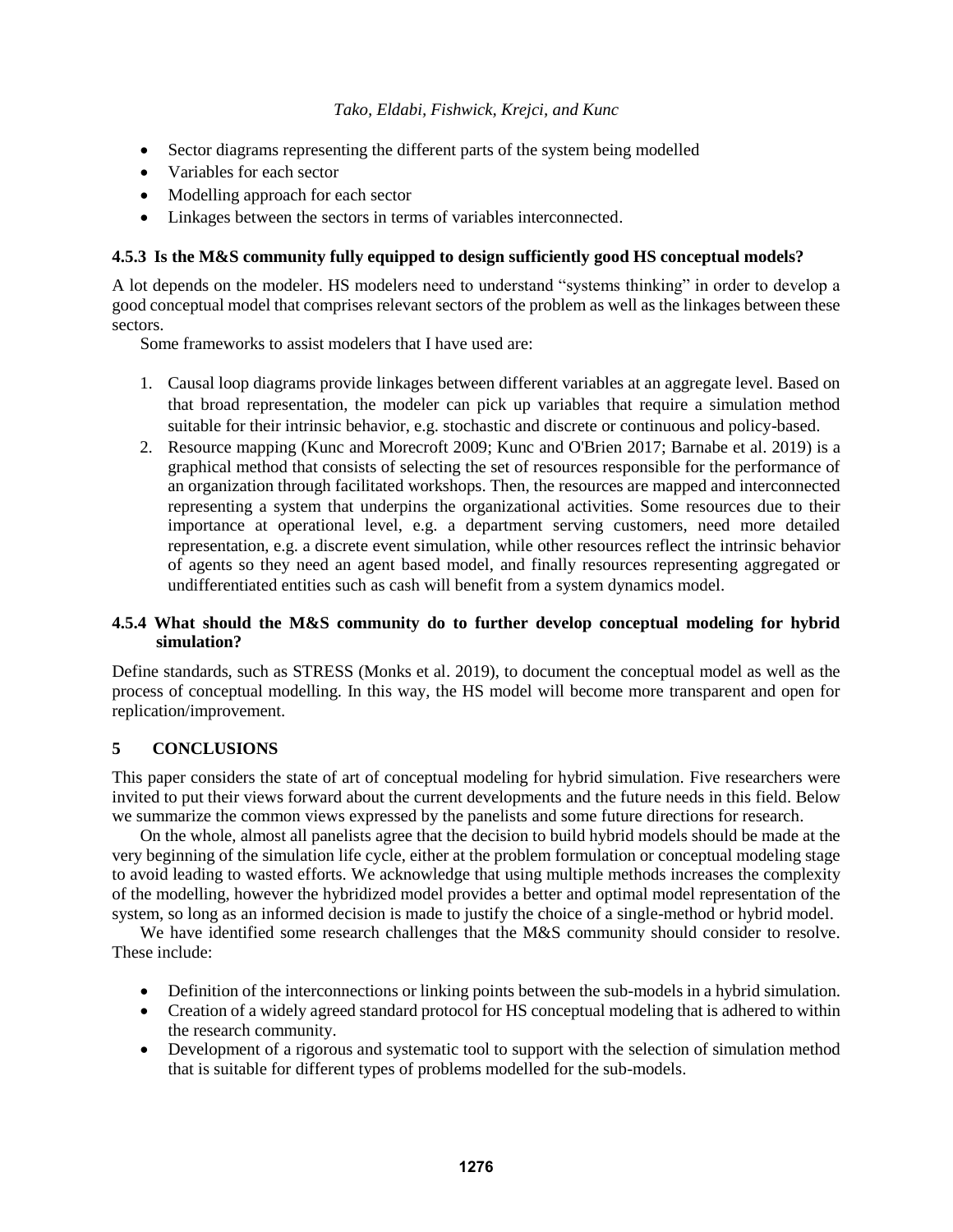In addition, we have furthermore identified a number of weaknesses in our modelling practice that may characterize us as modelers and that we invite researchers to avoid. These include:

- A tendency to start with a single-method and then consider a hybrid approach after we realize that a single method approach yields poor results or a sub-optimal model.
- Modeler bias to use a dominant modelling method that the modeler is more familiar with, which can affect our choices.
- Insular nature of the Modelling and Simulation society.
- Dependence on modeler experience.

In response to the challenges and current weaknesses the panelists make a number of interesting suggestions to modelers, including to:

- Look outside the DES field for best practice examples;
- Borrow tools from other disciplines such engineering, computer science, system dynamics and systems thinking;
- Use natural language to represent our abstraction of systems represented in HS in a move to broaden participation in modelling;
- Use facilitated conceptual modelling to gain an understanding of the real system and to elicit a meaningful and relevant information to inform the model.

It has become clear that all panelists agree that conceptual modeling for HS is in its infancy. The panelists identify a number of challenges and needs for further development in conceptualizing HS. Some divergent suggestions about how to approach conceptual modelling have emerged, inspired by the panelists varied backgrounds and experiences. The M&S community may find these interesting for further consideration in future research.

#### **REFERENCES**

- Barnabè, F., Giorgino, M.C., and M. Kunc. 2019. "Integrating Qualitative System Dynamics with Accounting Practices: The case of Resource Mapping and Integrated Reporting". *Systems Research and Behavioural Science*. (In Press), 1– 22, https://doi.org/10.1002/sres.2602.
- Brailsford, S. C., T. Eldabi, M. Kunc, N. Mustafee, and A. F. Osorio. 2019. "Hybrid Simulation Modelling in Operational Research: A State-of-the- Art Review." *European Journal of Operational Research* 278(3):721-737.
- Brailsford, S. C., P. Harper, B. Patel, and M. Pitt. 2009. "An Analysis of the Academic Literature on Simulation and Modelling in Healthcare." *Journal of Simulation* 3(3):130-140.
- Chahal, K., T. Eldabi, and T. Young. 2013. "A Conceptual Framework for Hybrid System Dynamics and Discrete-event Simulation for Healthcare". *Journal of Enterprise Information Management* 26(1/2):50-74.
- Chahal, K. and T. Eldabi. 2008. "Applicability of Hybrid Simulation to Different Modes of Governance in UK Healthcare". In *Proceedings of the 2008 Winter Simulation Conference*, edited by S. J. Mason, R. R. Hill, L. Mönch, O. Rose, T. Jefferson and J. W. Fowler, 1469–1477. Piscataway, New Jersey: Institute of Electrical and Electronics Engineers, Inc.
- Eldabi, T., S. C. Brailsford, A. Djanatliev, M. Kunc, N. Mustafee, and A. F. Osorio. 2018. "Hybrid Simulation Challenges and Opportunities: A Life-cycle Approach". In *Proceedings of the 2018 Winter Simulation Conference*, edited by M. Rabe, A. A. Juan, N. Mustafee, A. Skoogh, S. Jain, and B. Johansson, 1500-1514. Piscataway, New Jersey: Institute of Electrical and Electronics Engineers, Inc.
- Eldabi, T., A. Tako, D. Bell, and A. Tolk. 2019. "Tutorial on Means of Hybrid Simulation". In *Proceedings of the 2019 Winter Simulation Conference*, edited by N. Mustafee, K.-H.G. Bae, S. Lazarova-Molnar, M. Rabe, C. Szabo, P. Haas, and Y.-J. Son. To Appear. Piscataway, New Jersey: Institute of Electrical and Electronics Engineers, Inc.
- Fishwick, P. 1995. *Simulation Model Design and Execution: Building Digital Worlds*. NJ, USA: Prentice Hall: Upper Saddle River. Fishwick, P. and N. Mustafee. 2019. "Broadening Participation in Modelling". In *Proceedings of the 2019 Winter Simulation*
- *Conference*, edited by N. Mustafee, K.-H.G. Bae, S. Lazarova-Molnar, M. Rabe, C. Szabo, P. Haas, and Y.-J. Son. To Appear. Piscataway, New Jersey: Institute of Electrical and Electronics Engineers, Inc.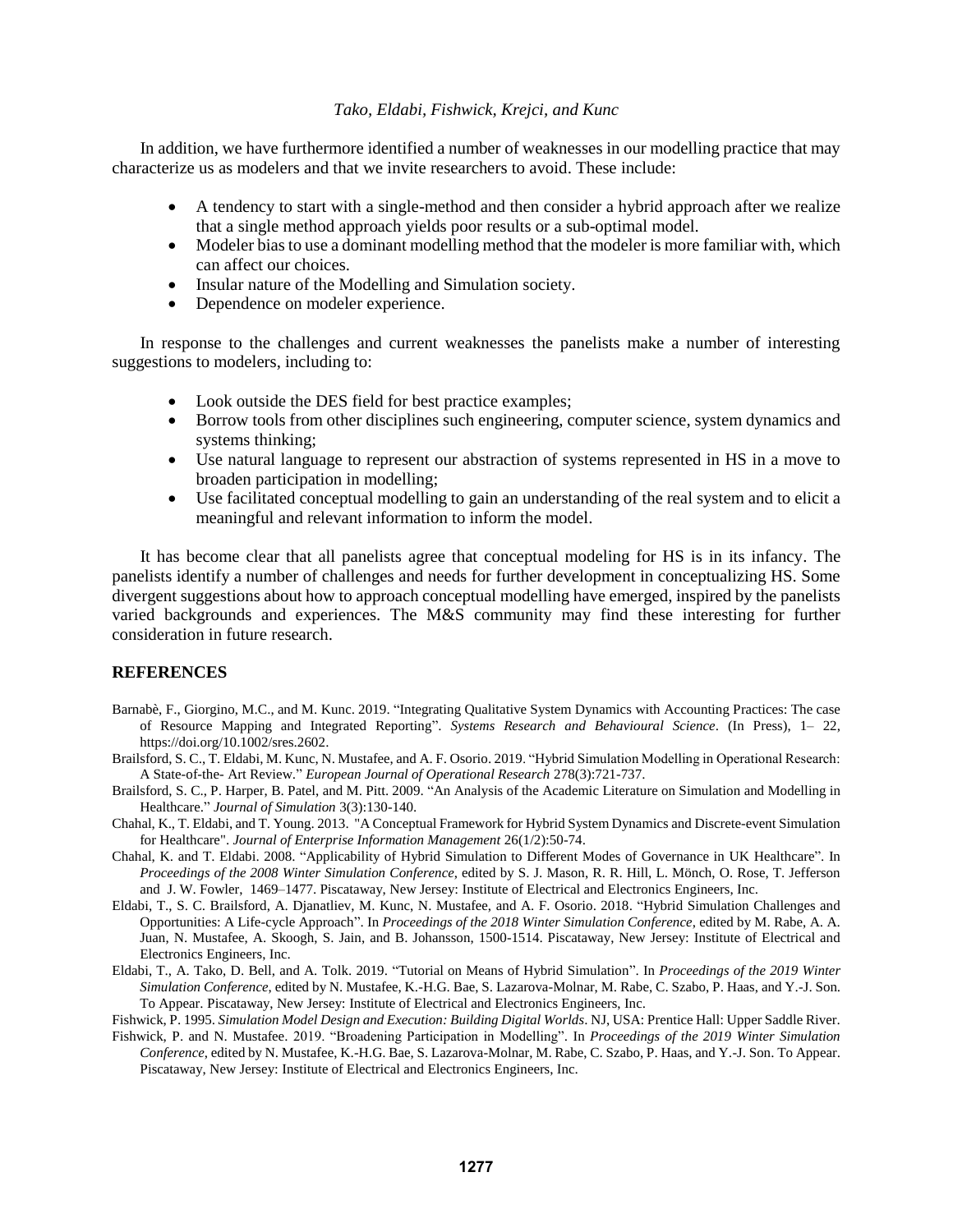- Jun, G. T, Z. Morris, T. Eldabi, P. Harper, A. Naseer, B. Patel, and J. P. Clarkson. 2011. "Development of Modelling Method Selection Tool for Health Services Management: From Problem Structuring Methods to Modelling and Simulation Methods." *BMC Health Services Research* 11(108): 1-11.
- Kunc, M. and F. A. O'Brien. 2017. "Exploring the Development of a Methodology for Scenario Use: Combining Scenario and Resource Mapping Approaches." *Technological Forecasting and Social Change* 124 (11):150-159.
- Kunc, M. H. and J. D. W. Morecroft. 2009. "Resource-based Strategies and Problem Structuring: Using Resource Maps to Manage Resource Systems." *Journal of the Operational Research Society* 60(2):191-199.
- Lynch, C. J. and S. Y. Diallo. 2015. "A Taxonomy of Model Characteristics for Classifying Multi-paradigm Modeling." In *Proceedings of the 2015 Winter Simulation Conference*, edited by L. Yilmaz, W.K.V. Chan, I. Moon, T.M.K. Roeder, C. Macal, and M.D. Rossetti, 1621-1632. Piscataway, New Jersey: Institute of Electrical and Electronics Engineers, Inc.
- Martin, R. and D. Raffo. 2001. "Application of a Hybrid Process Simulation Model to a Software Development Project." *Journal of Systems and Software* 59(3):237–246.
- McHaney, R., A. A. Tako, and S. Robinson. 2018. "Using LIWC to Choose Simulation Approaches: A Feasibility Study." *Decision Support Systems* 111(7):1-12.
- Monks, T., C. S. M. Currie, B. S. Onggo, S. Robinson, M. Kunc, and S.J.E. Taylor. 2019. "Strengthening the Reporting of Empirical Simulation Studies: Introducing the STRESS Guidelines". *Journal of Simulation* 13(1):55-67.
- Morgan, J. S., S. Howick, and V. Belton. 2017. "A Toolkit of Designs for Mixing Discrete-event Simulation and System Dynamics". *European Journal of Operational Research* 257(3):907–918.
- Powell, J. H. and N. Mustafee. 2014. "Soft OR Approaches in Problem Formulation Stage of a Hybrid M&S Study". In *Proceedings of the 2014 Winter Simulation Conference*, edited by A. Tolk, S.Y. Diallo, I.O. Ryzhov, L. Yilmaz, S. Buckley, and J.A. Miller.,1664-1675. Piscataway, New Jersey: Institute of Electrical and Electronics Engineers, Inc.
- Powell, J. H. and N. Mustafee. 2016. "Widening Requirements Capture with Soft Methods: An Investigation of Hybrid M&S Studies in Healthcare". *Journal of the Operational Research Society* 68(10):1211-1222.
- Rabelo, L., A. T. Sarmiento, M. Helal, and A. Jones. 2015. "Supply Chain and Hybrid Simulation in the Hierarchical Enterprise." *International Journal of Computer Integrated Manufacturing* 28:488–500.
- Robinson, S. 2019. "Conceptual Modelling for Simulation: Progress and Grand Challenges". Journal of Simulation, In Press, DOI: 10.1080/17477778.2019.1604466.
- Robinson, S., G. Arbez, L. G. Birta, A. Tolk, and G. Wagner. 2015. "Conceptual modeling: Definition, purpose and benefits," In *Proceedings of the 2015 Winter Simulation Conference (WSC)*, edited by L. Yilmaz, H. K. Chan, I. C. Moon, T. Roeder, C. M. Macal, and M. D. Rossetti, 2812-2826. Piscataway, New Jersey: Institute of Electrical and Electronics Engineers, Inc.
- Robinson, S., R. Brooks, K. Kotiadis, K. and D-J Van Der Zee, eds. 2010. *Conceptual Modeling for Discrete-event Simulation*. FL, USA: Taylor and Francis.
- Robinson, S. 2013. "Conceptual Modeling for Simulation". In *Proceedings of the 2013 Winter Simulations Conference*, edited by R. Pasupathy, S.-H. Kim, A. Tolk, R. Hill, and M.E. Kuhl, 377-388. Piscataway, New Jersey: Institute of Electrical and Electronics Engineers, Inc.
- Robinson, S. 2008. "Conceptual Modelling for Simulation Part I: Definition and Requirements". *Journal of the Operational Research Society* 59(3):278–290.
- Viana, J., S. C. Brailsford, V. Harindra, and P. R. Harper. 2014. "Combining Discrete-event Simulation and System Dynamics in a Healthcare Setting: A Composite Model for Chlamydia Infection". *European Journal of Operational Research* 237(1):196– 206.
- Zulkepli, J. and T. Eldabi. 2015. "Towards a Framework for Conceptual Model Hybridization in Healthcare". In *Proceedings of the 2015 Winter Simulation Conference*, edited by L. Yilmaz, H. K. Chan, I. C. Moon, T. Roeder, C. M. Macal, and M. D. Rossetti, 1597-1608. Piscataway, New Jersey: Institute of Electrical and Electronics Engineers, Inc.

#### **AUTHOR BIOGRAPHIES**

**ANTUELA A. TAKO** is a Reader (Associate Professor) in Operational Research at the School of Business and Economics, Loughborough University. She holds a PhD in Simulation and an MSc in Management Science from the University of Warwick, UK. Her research interests include the comparison of alternative simulation approaches, facilitated and participative simulation modelling, conceptual modelling and health care modelling. She is Associate Editor of the Journal of the Operational Research Society and the Journal of Simulation. Her email address is [a.takou@lboro.ac.uk](mailto:a.takou@lboro.ac.uk) and her webpage is [http://www.lboro.ac.uk/departments/sbe/staff/anthi-antuela-tako/.](http://www.lboro.ac.uk/departments/sbe/staff/anthi-antuela-tako/)

**TILLAL ELDABI** is a Senior Lecturer in Business Analytics at the University of Surrey. He has B.Sc.in Econometrics and M.Sc. and Ph.D. in Simulation Modeling in Healthcare. His research is into aspects of healthcare modeling and simulation. He developed a models support health economists and clinicians to decide on best treatment programs. He has published widely in the field of modeling in healthcare and edited a number of special issues in related journals. His email address is [t.eldabi@surrey.ac.uk,](mailto:t.eldabi@surrey.ac.uk) and his home page i[s https://www.surrey.ac.uk/people/tillal-eldabi.](https://www.surrey.ac.uk/people/tillal-eldabi)